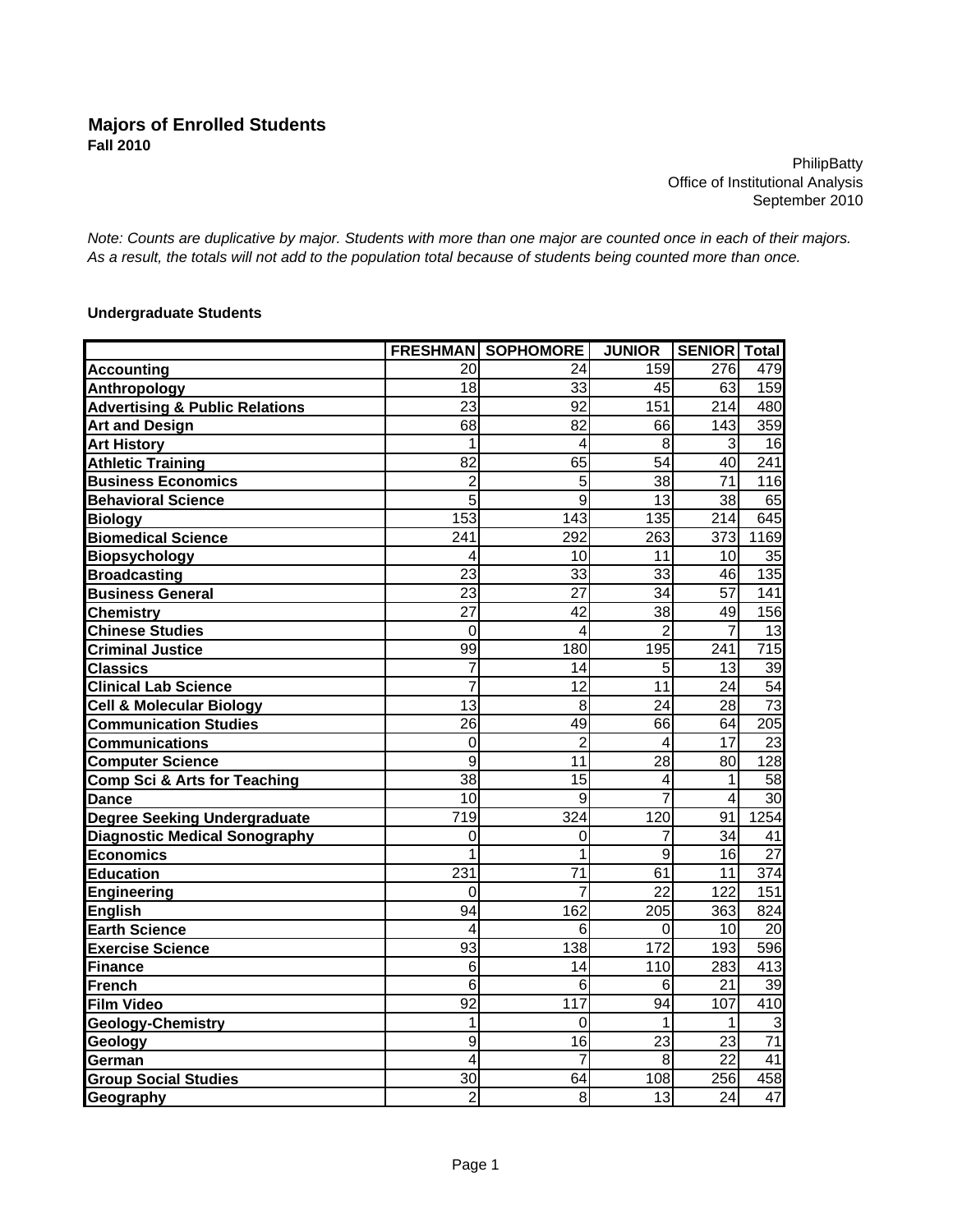| <b>Health Communication</b>              | 5              | 19          | 30              | 58             | 112  |
|------------------------------------------|----------------|-------------|-----------------|----------------|------|
| <b>Health Professions</b>                | 144            | 174         | 199             | 307            | 824  |
| <b>Health Science</b>                    | 0              | 0           | 2               | 11             | 13   |
| <b>History</b>                           | 42             | 61          | 64              | 131            | 298  |
| <b>Hospitality Tourism Management</b>    | 41             | 100         | 141             | 217            | 499  |
| <b>International Business</b>            | 7              | 7           | 31              | 67             | 112  |
| <b>Information Systems</b>               | 1              | 5           | 18              | 69             | 93   |
| <b>International Relations</b>           | 25             | 33          | 55              | 69             | 182  |
| <b>Integrated Science</b>                | 15             | 35          | 35              | 111            | 196  |
| Journalism                               | 27             | 34          | 21              | 28             | 110  |
| <b>Liberal Studies</b>                   | 7              | 34          | 58              | 113            | 212  |
| <b>Legal Studies</b>                     | 14             | 23          | $\overline{27}$ | 37             | 101  |
| <b>Management</b>                        | 7              | 10          | 102             | 286            | 405  |
| <b>Medical Imaging/Radiation Sci</b>     | 0              | 0           | 4               | $\Omega$       | 4    |
| <b>Marketing</b>                         | 8              | 9           | 118             | 278            | 413  |
| <b>Mathematics</b>                       | 67             | 100         | 128             | 192            | 487  |
| <b>Music</b>                             | 46             | 46          | 40              | 78             | 210  |
| Non Degree Undergraduate                 | 162            | 3           | $\overline{2}$  | 1              | 168  |
| <b>Natural Resources Mgmt</b>            | 20             | 28          | 57              | 65             | 170  |
| <b>Nursing</b>                           | 48             | 42          | 50              | 326            | 466  |
| <b>Occupational Safety/Health Mgt</b>    | $\overline{2}$ | 3           | 14              | 24             | 43   |
| <b>Public Administration</b>             | 3              | 27          | 57              | 106            | 193  |
| <b>Physical Education</b>                | 24             | 87          | 83              | 145            | 339  |
| Philosophy                               | 4              | 26          | 25              | 51             | 106  |
| Photography                              | 23             | 35          | 34              | 52             | 144  |
| <b>Physics</b>                           | 16             | 14          | 16              | 21             | 67   |
| <b>Political Science</b>                 | 57             | 45          | 70              | 89             | 261  |
| <b>Pre-Business</b>                      | 284            | 554         | 288             | 62             | 1188 |
| <b>Pre-Clinical Lab Science</b>          | 1              | 10          | 11              | 5              | 27   |
| <b>Pre-Computer Science</b>              | 58             | 48          | 35              | 14             | 155  |
| <b>Pre-Economics</b>                     | 0              | 5           | 6               | $\overline{2}$ | 13   |
| <b>Pre-Engineering</b>                   | 169            | 138         | 97              | 65             | 469  |
| <b>Pre-Health Science</b>                | 12             | 1           |                 | 1              | 15   |
| <b>Pre-Information Systems</b>           | 15             | 30          | 34              | 27             | 106  |
| <b>Pre-Liberal Studies</b>               | 1              | 0           | $\mathbf 0$     | $\mathbf 0$    |      |
| <b>Pre-Med Tech</b>                      | 189            | 88          | 8               | 12             | 297  |
| <b>Pre-Med Img/Radiation Sci</b>         | 85             | 68          | 57              | 10             | 220  |
| <b>Pre-Nursing</b>                       | 295            | 280         | 269             | 180            | 1024 |
| <b>Pre-Physical Therapy</b>              | 0              | 6           | 13              | 8              | 27   |
| <b>Psychology</b>                        | 152            | 254         | 313             | 391            | 1110 |
| <b>Therapeutic Recreation</b>            | 4              | 27          | 39              | 42             | 112  |
| <b>Radiologic &amp; Imaging Sciences</b> | 0              | 0           | 1               | 0              |      |
| <b>Russian Studies</b>                   | $\overline{2}$ | 6           | 9               | 11             | 28   |
| <b>Radiation Therapy</b>                 | $\overline{0}$ | $\mathbf 0$ | 9               | 27             | 36   |
| <b>Supply Chain Management</b>           | $\overline{2}$ | 1           | 12              | 14             | 29   |
| <b>Sociology</b>                         | 11             | 27          | 33              | 62             | 133  |
| <b>Spanish</b>                           | 23             | 48          | 64              | 132            | 267  |
| <b>Special Education</b>                 | 45             | 73          | 79              | 183            | 380  |
| <b>Statistics</b>                        | 10             | 14          | 20              | 37             | 81   |
| <b>Social Work</b>                       | 41             | 112         | 111             | 113            | 377  |
| <b>Theatre</b>                           | 10             | 12          | 11              | 21             | 54   |
| <b>Women and Gender Studies</b>          | $\overline{2}$ | 4           | 21              | 19             | 46   |
| Writing                                  | 23             | 59          | 55              | 86             | 223  |